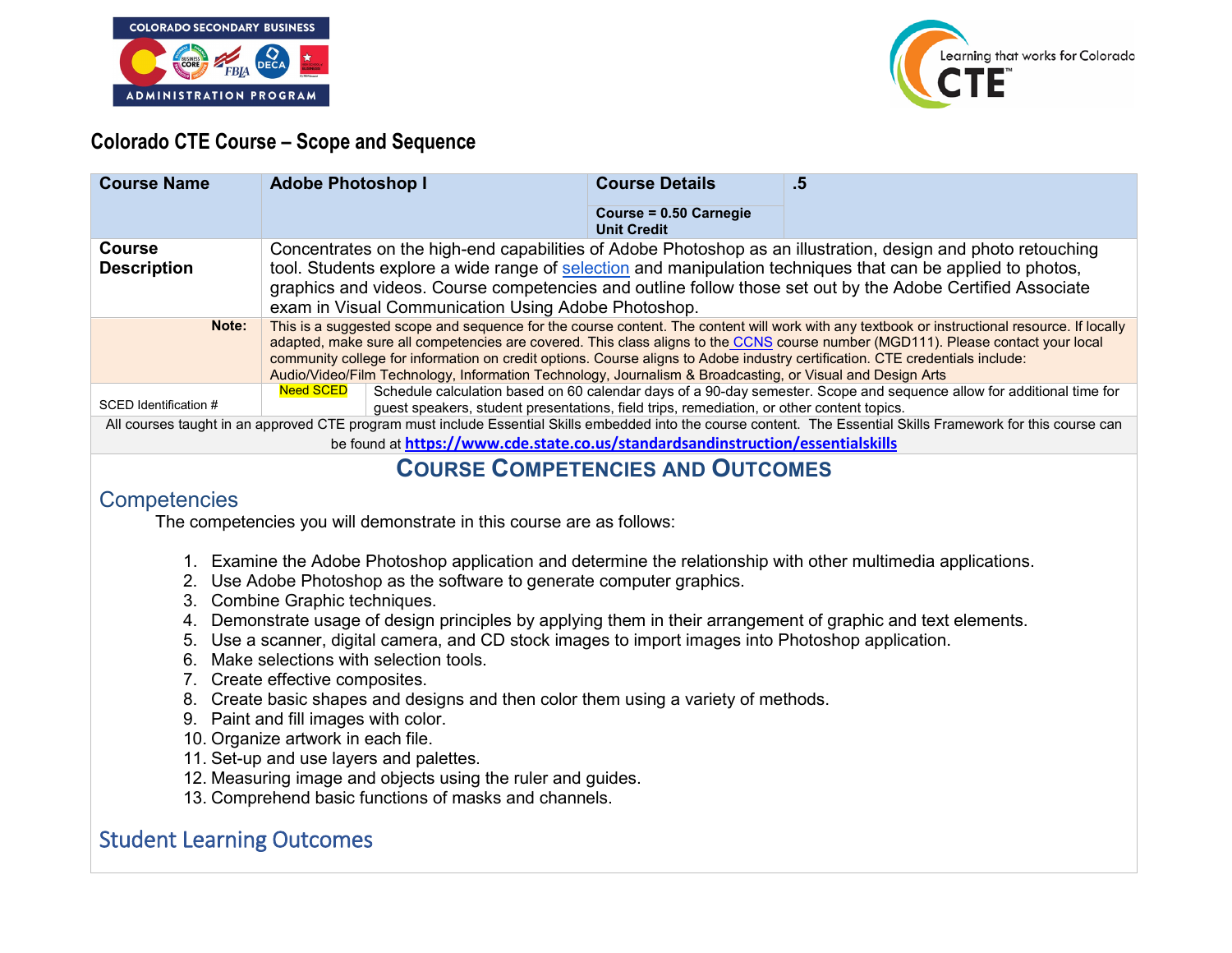



#### Domain 1.0 Setting Project Requirements

- **1. Identify the purpose, audience, and audience needs for preparing images.**
- **2. Summarize how designers make decisions about the type of content to include in a project, including considerations such as copyright, project fit, permissions, and licensing.**
- **3. Demonstrate knowledge of project management tasks and responsibilities.**
- **4. Communicate with others (such as peers and clients) about design plans.**

#### Domain 2.0 Understanding Digital Images

- **1. Understand key terminology related to digital images.**
- **2. Demonstrate knowledge of basic design principles and best practices employed in the visual design industry.**
- **3. Demonstrate knowledge of typography and its use in visual design.**
- **4. Demonstrate knowledge of color and its use in digital images.**
- **5. Demonstrate knowledge of image resolution, image size, and image file format for web, video, and print.**

#### Domain 3.0 Understanding Adobe Photoshop

- **1. Identify elements of the Photoshop CC user interface and demonstrate knowledge of their functions.**
- **2. Identify and define the functions of commonly used Panels, including the Properties, Layers, Brushes, Adjustments, and Type panels.**
- **3. Define the functions of commonly used tools, including selection, drawing, painting, type, and vector shape tools.**
- **4. Navigate, organize, and customize the workspace.**
- **5. Use non-printing design tools in the interface, such as rulers and guides.**
- **6. Demonstrate knowledge of layers and masks.**
- **7. Manage colors, swatches, and gradients.**
- **8. Manage brushes, symbols, graphic styles, and patterns.**

#### Domain 4.0 Creating Digital Images Using Adobe Photoshop

- **1. Create a new project.**
- **2. Import assets into a project.**
- **3. Make, manage, and manipulate selections.**
- **4. Transform images.**
- **5. Create and manage layers and masks.**
- **6. Use basic retouching techniques — including color correction, blending, cloning, and filters — to manipulate a digital image.**
- **7. Create a vector drawing, such as an icon, button, or layout.**
- **8. Add and manipulate type.**
- **9. Add filters.**

#### Domain 5.0 Publishing Digital Images Using Adobe Photoshop

**1. Prepare images for export to web, print, and video.**